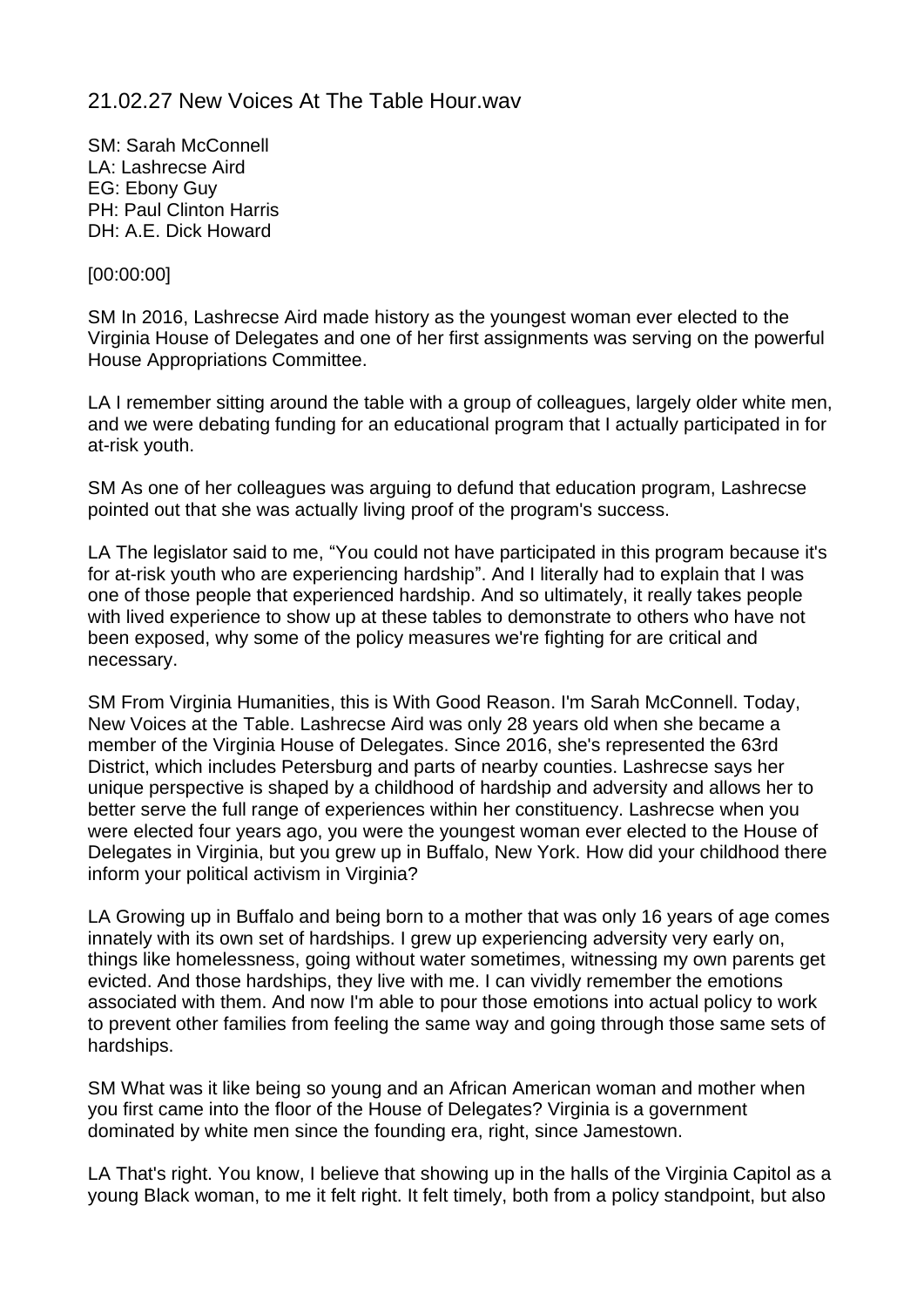from a cultural standpoint. I can say in all honesty, on both sides of the aisle, there were representatives who would have liked to easily dismiss me because of my age, first and foremost. That is the one commonality I found regardless of if they were Democrats or Republicans, you often are minimized if you are younger. Oftentimes age is associated with your knowledge and expertise, which I believe I've proven is not the case. But I honestly have to say that I was very deliberate in making sure that every time I open my mouth, I was prepared, I knew what I was talking about, and I did the work from the day I walked in the door. And that helped me because I was appointed to prominent committee assignments at the onset, which ultimately helped leverage getting the needs addressed in my community much faster.

SM Give me some examples that you notice, I've heard you say, "I know these things to be true, but it's often hard to persuade colleagues they're true".

LA That's right. So, I'll give you an example. When I was first elected, I was placed on the Appropriations Committee, which allows members to decide what's going to be funded and not funded in our state government. I remember sitting around the table with a group of colleagues, largely older white men, and we were debating funding for an educational program that I actually participated in for at risk youth. And one of the lead men on the committee explained that they were not going to provide funding for this program because the data could not clearly indicate its success. And I shared my experience of personally going through this program and an attempt to dismiss me occurred. The legislator said to me, "you could not have participated in this program because it's for at risk youth who are experiencing hardship". And I literally had to explain that I was one of those people that experienced hardship. And it - were it not for this program, I may not be where I am today, and I may not have even attended the college that I went to because it was - it was a college preparatory program. And that level of inability to understand is rampant through our body. And it really takes people with lived experience, authentic experience, to show up at these tables and in these seats to demonstrate to others who have not been exposed, to why some of the policy measures we're fighting for are critical and necessary.

SM You played an integral part in passing the country's first Brionna Taylor bill, which prohibits no-knock warrants by police. What motivated you in that personally and in terms of your beliefs and what you've experienced?

LA The movement to pass the Brionna Taylor Law started with, Say Her Name, because we were just on the heels of the tragic death of George Floyd, but no one was paying attention to what happened to Brionna Taylor. And as a young Black woman, I recognize the everyday fight to be valued for what I stand for, for what I believe in, and for what I fight for. And when the governor called a special session to declare us to address criminal justice reforms, I automatically knew we needed to pass the Brionna Taylor Law. Specifically, because our code was silent on the execution of no-knock search warrants. We are a pro-gun state. And I recognize because I've lived in them, the over-policing that often occurs and Black and brown communities as a result of the failed and/or attempted war on drugs.

SM Have you or your family ever experienced that kind of over-policing?

LA As a young girl while I was still in Buffalo, I vividly recall a visit. Every time I close my eyes, I can see the red and blue lights as we open the front door in what was largely a residential but poor Black community. And I remember law enforcement merely showing up, asking if my dad was there and I don't remember all the details, but I remember the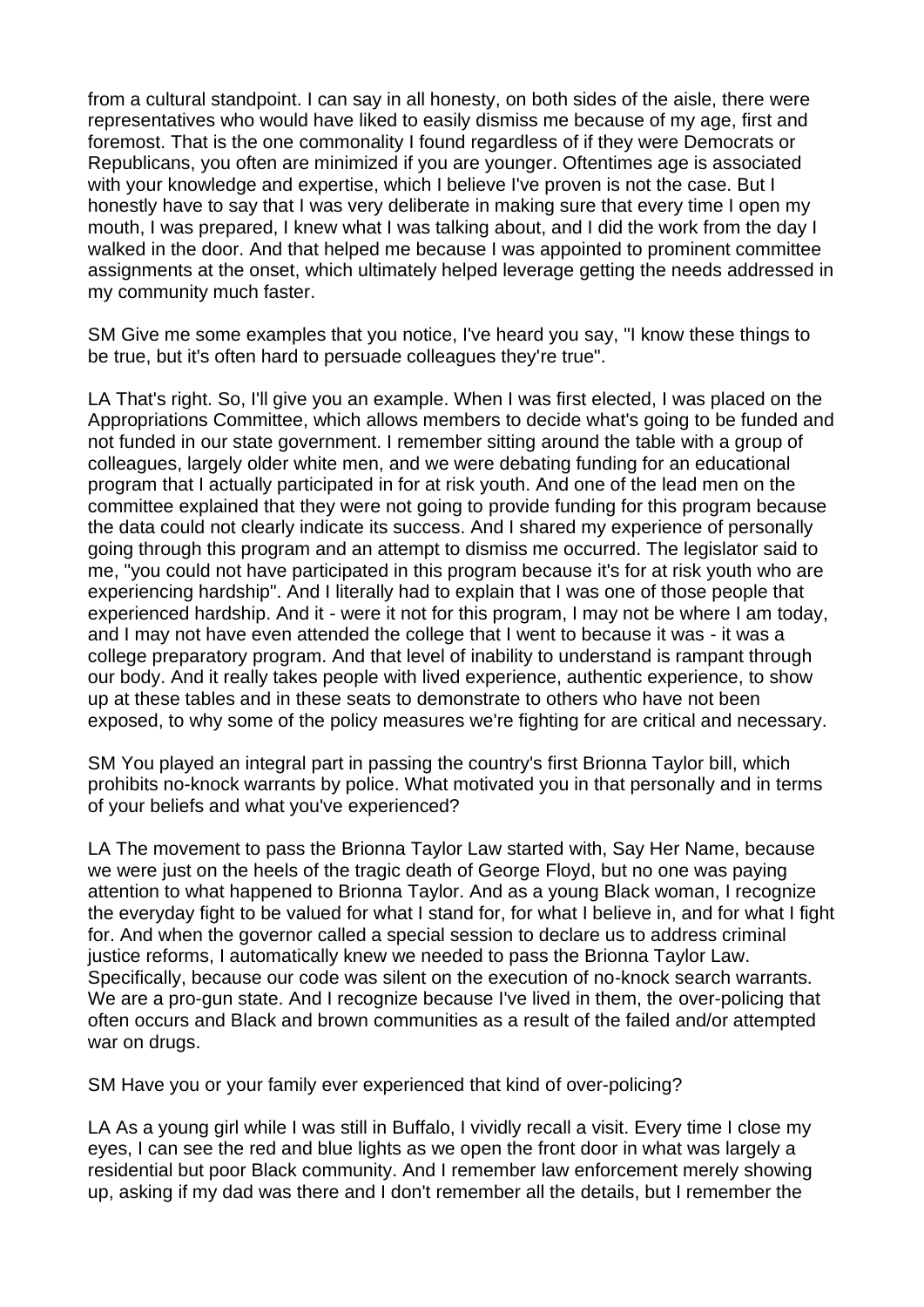event turning into them entering our home in searching for him. And that search, ironically, was for a drug charge that in today's terms, we would largely chop up to be for recreational use.

SM After the summer following the killing of George Floyd and the social justice movement that took to the streets to protest the sort of treatment. Did anything for you fundamentally change personally? Did - did you gain strength and encouragement?

LA I can remember after the social unrest and protests that we saw playing out all over the country. But even in Virginia, a lot of I'll just be honest and say white people would ask me, "how are you doing? Are you okay? Is there anything I can do? What should I be doing in this moment?". And while there was a level of exhaustion, because the very things we are fighting over right now, we've been fighting over for generations, I felt extremely energized. I felt like this is the moment for Black leaders everywhere to push the envelope in a way that we have not ever had the opportunity to do. And that's largely because - and this is going to sound a little crass - but because white people are actually caring. And so, while we - while we have so much collective energy around reforming these systems and structures that have been harming Black and brown people since the beginning of time, let's dig in deep and correct them.

SM How much do you worry white people are going to sink back into complacency?

LA Oh, it's already happening. White people are already falling back into complacency. And that's why, unfortunately, you hear this argument that, "no, we shouldn't protest" and "no, we shouldn't have people in our streets". But that is the only thing that seemingly gets the attention and priority of those who are not living through these hardships, living through these vulnerabilities. And so I think there is a lot of work that still needs to be done and the hard part will be to continue to remind those who claim to be allies, while this work is both critical and necessary, not even just for Black and brown people, but for everyone. Because ultimately, when Black and brown people do well, white people do well, and we do well as a society overall. And I think that has largely been missing from the conversation. There is a perception that these changes are just to benefit one group of people over another, and that's just simply not true.

SM Lashrecse Aird, thank you so much for talking with me on With Good Reason.

LA I'm thrilled to have this conversation with you tonight. Thanks so much for inviting me to be on.

SM Lashrecse Aird as a member of the Virginia House of Delegates representing the city of Petersburgh in the 63rd District.

### [00:11:22]

SM We don't think of activism as hereditary, but for my next guest, it definitely runs in the family. As a teenager, Ebony Guy was inspired by her grandmother, Cora Tucker, a beloved civil rights leader from Halifax County, Virginia, now a board member at Virginia. Organizing Ebony's activist work has revolved around voter education and political campaigns. Ebony, you have been an activist since you were 17. What at first got you interested in becoming an activist so early on?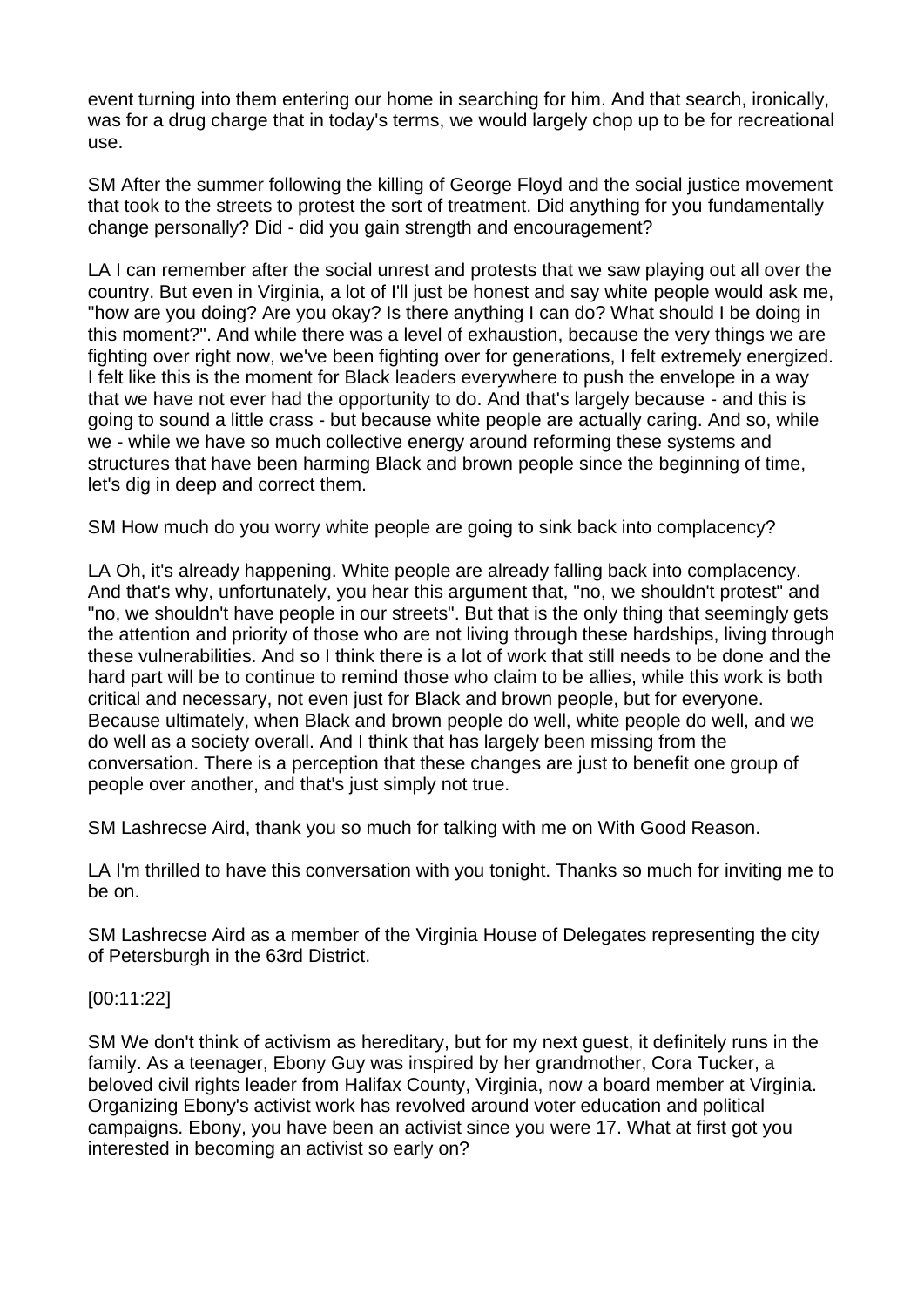EG Well, a lot of my story starts with my grandmother, her name is Cora Tucker. She got us involved in civic action at a young age. I can vividly remember being about 12 or 13 years old, handing out sample ballots on Election Day. And that was the beginning, the early stages of my activism. And then I just, at 17, just wanted to do something different and just kind of dip my toe, if you will, into civic engagement and social justice work.

SM What are some of the campaigns you've been involved in that have really energized you, that have felt like a success?

EG I like many people, my watershed moment or the catalyst for, you know, diving deeper into organizing was then-Senator Obama's first presidential campaign and the second one in my town of Halifax County. We raised voter registration by, I want to say, 11 percent that year, something that nobody even, you know, some hardcore facts and figures people could not really understand what we did, but we did it anyway. So I feel very proud that, you know, even though I play - I feel like I play a small part in it. But, you know, I was a part of a group that, you know, really started to kind of shift Virginia politics.

SM When Obama was elected president in 2008, it was the first time in 40 years that Virginia had voted for a Democratic candidate for president. What was your reaction?

EG I was very emotional. I cried and people, you know, were calling me all night just saying, like, "oh I know your grandma is so proud and she's just dancing in heaven" and, you know, all these things. And it was just, you know, and it was kind of like a full circle moment, you know. If it wasn't for the Cora Tuckers of the world, you know, the people who may not get, you know, all the glitz and glamor, like, you know, Dr. King or John Lewis or a James Baldwin - it's these people in small communities. You know, there's a Halifax everywhere. It goes by a different name, but there's this - you know, there's a small town everywhere like Halifax County. And being a part of something, so seemingly unreachable is because of the work of people like my grandmother. So, again, it was like a full circle moment for me, truly humbled to be a part of that experience.

SM How has the social justice movement that emerged after the death of George Floyd impacted you and your work as an activist?

EG When - and I call it a murder - when George Ford was murdered, I was very angry. One, this is happening again. Two, you know, we literally watch this man, you know, take some of his last breaths. And for me it just was like, okay, this is where I stop educating people about Black Lives Matter. I'm officially done, like, if you can't see why we are, you know, in the streets or why we're petitioning to our legislators and different things like that if you can't understand after today why we say Black Lives matter, you may be too far gone for me. You know, I'm not the person that you need to have a conversation with to understand, you know, why we are tired of seeing this movie over and over and over again.

SM If said it was so frustrating for you to watch kids you grew up with - white kids that you went to elementary school and high school with - in the wake of this summer's social justice movement, not fully understand how horrifying and demoralizing this whole experience has been, right?

EG Yes, it was very disheartening. People that I've known since, you know, kindergarten, like we've gone through every stage of life together up to high school graduation. But, you know, these people that, you know, we worked along with, we played with in school and,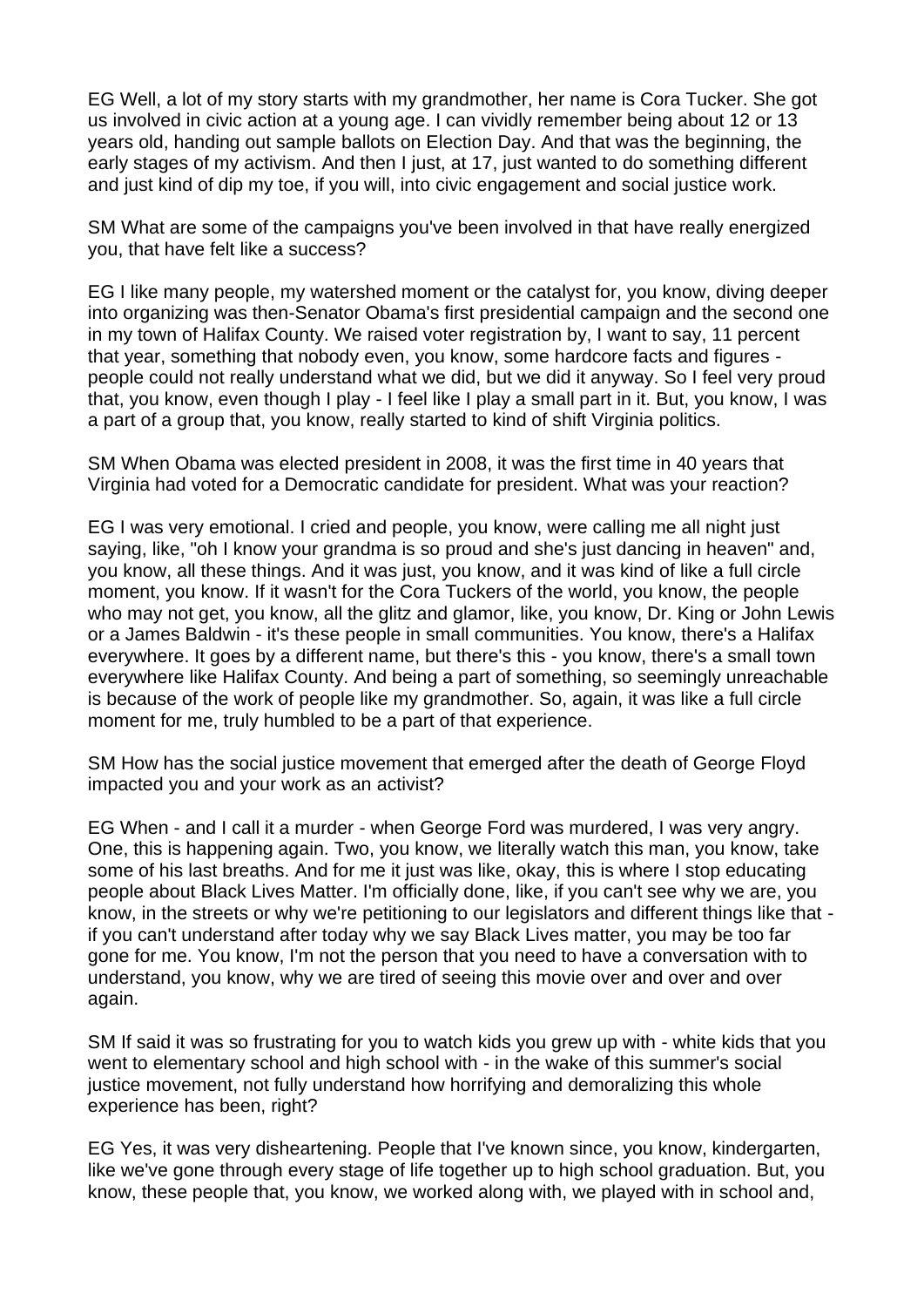you know, sang in choirs. And instead of talking about the issue of systemic racism, they would talk about statues or they would talk about the Confederate flags. You know, they're talking about their pride and heritage. And I use air quotes when I say that. But, you know, you're not talking about why it's happening. Why are people getting so up in arms, as it were, about these Confederate flags and statues, like why aren't we have that conversation? You know, there was one friend of mine and probably 20 or so years ago, I was a bridesmaid in her wedding. You know, she had gone on a few tangents about why the statue's been removed, and she doesn't have a way to show her son his history outside of a concrete monument. And I just had to, you know, make my peace with, you know, I think she's a little too far gone for me and, you know, just kind of cut ties. Unfortunately, you know, like you want your son to understand history and, you know, his heritage, if that's what you want to teach him, I want my son to live. I don't want my son to be detained. I don't want my son tazed or pepper sprayed simply because he is Black.

SM Do you think the glass is half full or half empty when it comes to making progress in these arenas?

EG There's a glass on the table, some days the glass is half full and sometimes it is half empty. You know, over the summer I did see some inches towards progress with better allyship. And with the new administration coming in, I think that they are trying to correct some of the wrongs done by the previous administration. And then other days, even with the vaccinations for COVID, you take 10 steps back because there are a lot of people, again, in the community who may not have access to the Internet. They don't know how to register for vaccinations. They may not have access to get to a vaccination site. So it depends on the day. But every day there's a glass on the table and with that glass on the table, there's always opportunity for advancement.

SM Ebony Guy, thank you for sharing your thoughts with me on With Good Reason.

EG Thank you so much for having me.

SM Ebony Guy is an activist from Danville, Virginia, and a board member at Virginia Organizing. My next guest is from the other side of the aisle. Paul Harris became the first African American Republican elected to the Virginia legislature since 1891, and he grew up in poverty not far from where his ancestors had been enslaved at Thomas Jefferson's home, Monticello. In fact, he won election to the very seat once held by Thomas Jefferson. Paul Harris is now vice president at the military shipbuilder Huntington Ingalls Industries, and he talks with me about his unlikely path to political office.

[00:19:46]

SM Paul, tell me about your family connection to enslaved families at Thomas Jefferson's home, Monticello.

PH Yes, so I had always heard growing up that there was a connection. And in fact, some of my older relatives used to invite us to have picnics on the ground of Monticello when I was a kid. But I had never learned of any definitive connection until much later in life. I recall once when I was in fourth or fifth grade, we went on a field trip to Monticello and towards the end of the day, they allowed the students to go into the gift shop to purchase something. And I remember looking at the postcards in the gift shop and I saw a Black woman dressed in period costume. And as I looked closer, I thought, wow, she looks a lot like my Aunt Lucy. So I bought the postcard. It was maybe five cents and brought it home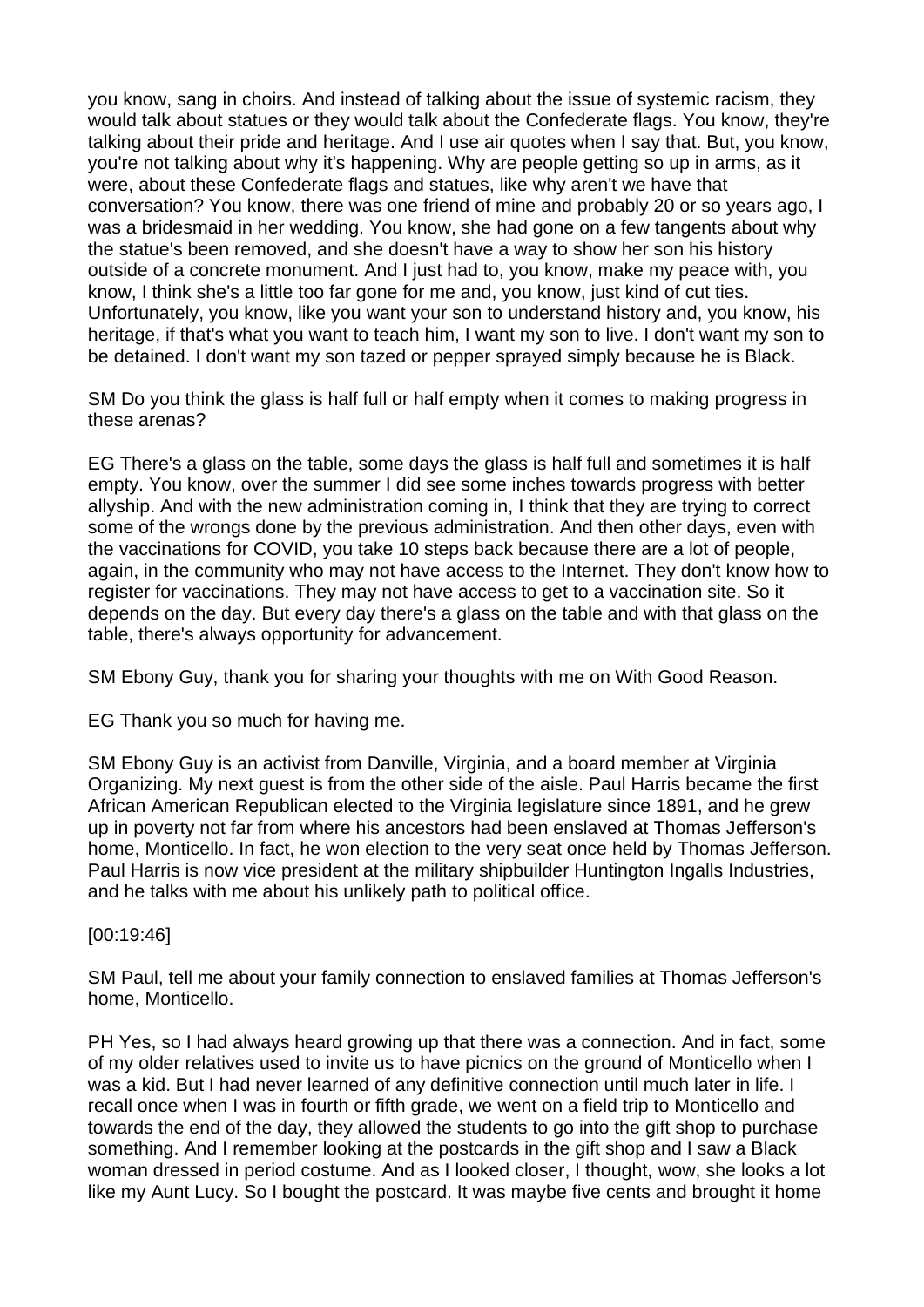to show to my mother. And I said to my mother, you know, "this lady looks a lot like Lucy to me". And she looked at the card and she said, "That is your Aunt Lucy". And she went on to explain that every year folks from Monticello would come by the house and have her mother line the kids up and they would decide which of the kids they wanted to use for photos that year. And so I guess one year they selected my Aunt Lucy, put her in period costume and used her for the postcards at Monticello. So since then, I've learned that there is a connection and it's been verified by historians. And I feel enormously proud to be a descendant of enslaved families at Monticello and, of course, this all came full circle in 1997 when I was elected to Thomas Jefferson's seat. So it's funny how these things work.

SM It's amazing that you actually grew up where you could see Monticello at the top of a mountain not far from where you were living, right?

PH Yes. I could literally see Monticello from where we lived and on Sundays, we attended church at my mother's church - the church that she grew up in as a child, which is in a small community, maybe about two and a half miles from Monticello called Rosehill. So to get to Rosehill Baptist Church from Charlottesville, we'd have to drive up the mountain pass, Michey Tavern and passed Monticello on Route 53 to get to Rosehill Church. So we passed Monticello frequently and very often my mother would tell the stories that others would tell in the family about our connection to Monticello. So, it's sort of an odd experience to grow up in the shadow of Monticello, but I wouldn't trade it for anything.

SM When you won the seat that Thomas Jefferson had once held and went to Richmond to represent your constituents, how did you serve the African American community, that portion of your constituents in particular, would you say?

PH Yes. So, I was always bothered and emotionally impacted by the fact that many of my friends growing up were relegated to special-ed classes. So, when I was elected, I started to make my rounds to the local schools. A lot of rural schools that were populated mostly by African Americans in my precinct. And what I found in visiting these rural schools, was that as much as 22 in some cases, 25 percent of the students - the African American students - were in special education. So, I developed a local review board to look into this more and they came back with results that, you know, showed that, in fact, a disproportionate amount of African Americans were winding up in special education. And so I took this study that I had conducted locally with citizens back to Richmond and had a statewide study commissioned to look into this problem. And they were still working on this when I resigned my position in 2001 to head to Washington to join the new administration at the U.S. Department of Justice.

SM What else do you think you noticed in particular as a Black delegate holding that seat?

PH I think another thing that I noticed as a lawyer in particular was that there had been no Black judges in Charlottesville or Albemarle County. And so, one thing that I did was to reform the process for electing judges. There are many members of the African American community who don't feel comfortable going to courthouses or going to police stations. And as it turns out, these were common venues for the judicial selection process. So, you know, when candidates would submit their names for nomination to become a judge or the local parties would have these sort of community outreach or public hearings, they would call them, I suppose, in county courthouses or near the city hall, which oftentimes are colocated with police departments. So, I wanted to move that process closer to the people. And so I did that. I formed a citizen board to nominate judges. And so, they held meetings in the local Baptist churches, in Black neighborhoods, for example, rather than at the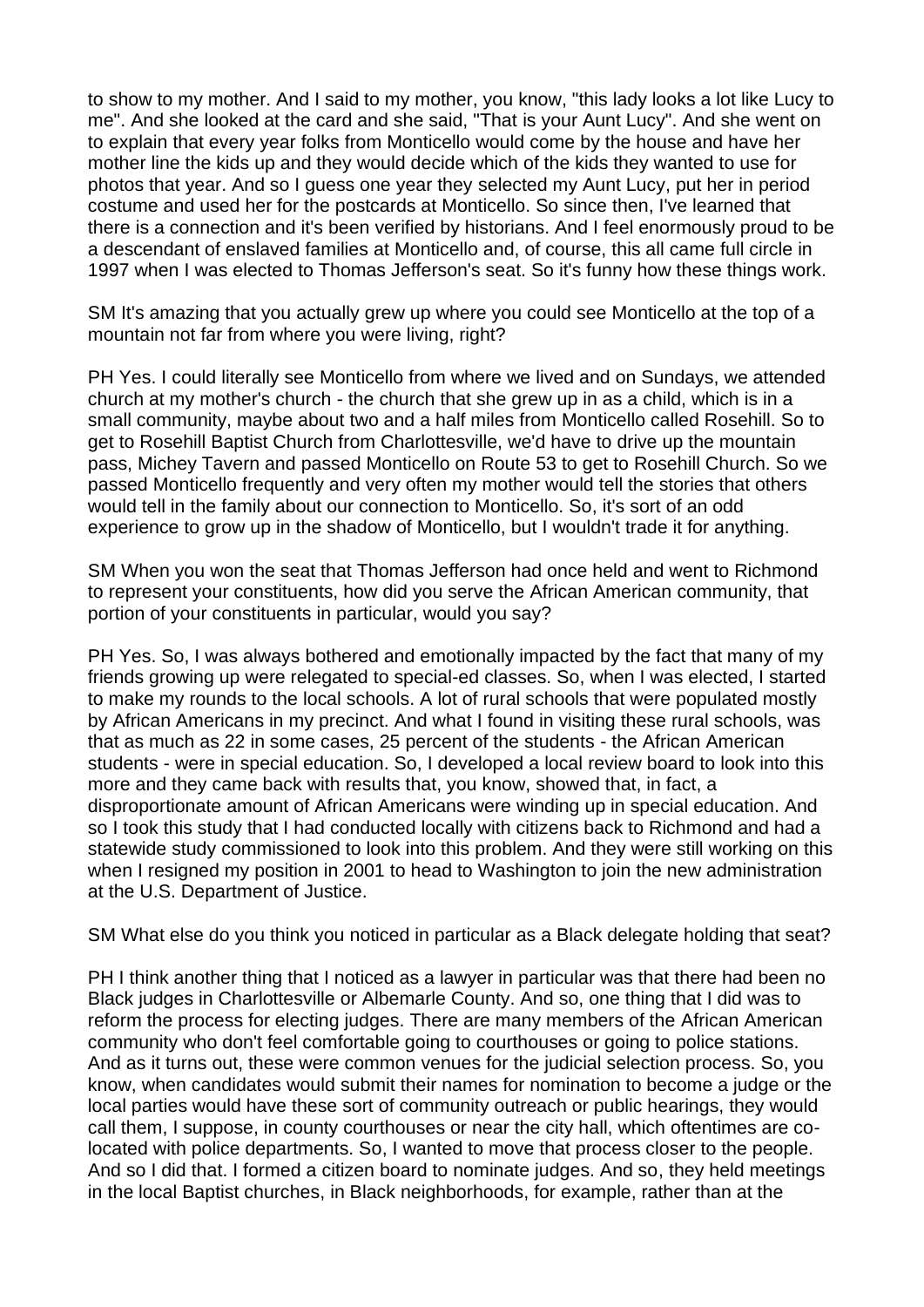county courthouse. And the result of this revised process was that we ended up with the first Black judge in Albemarle County, Dwight Johnson.

SM We're just pulling out of a long period following the death of George Floyd at the hands of a police officer. With the long view from your career as a proud conservative Republican and the father of Black children, what - what is your take on the experience we've just gone through this year?

PH Well, the George Floyd death was devastating for everyone with a conscience and a heartbeat. It reminded us of, I think, as a nation of several things. I mean, one, that evil does have a face. And it - it also, you know, brought to the surface some of the deep divides that still exist in our country. But for me personally, it was a time to sort of step back and reflect on, what can I do in my community on a day-to-day basis to make a positive difference in this world? And I hope that a lot of others have taken that same perspective on the Floyd incident. And I just - I fear and lament the fact that it became, you know, used as a political tool, I think, on both sides.

SM Any ideas? I mean, I think so many people share that sentiment and actually wish to find some sort of common ground. What would you suggest, as first steps in that direction?

PH Well, I think, you know, basic humanity and decency is always a good place to start. For me, you know, I see racism, discrimination and everything that's associated with those evils as sin. And the less we look at each other as Black, white, brown or whatever skin color we have and more as creations of a God who loves us all the same, I think the better off we will be. So I'd say a good place to start is just getting to know your neighbors and treating your neighbors with respect and civility.

SM Paul Harris is vice president and chief compliance and privacy officer with Huntington Ingalls Industries. This is With Good Reason, we'll be right back.

### [00:28:00]

SM Welcome back to With Good Reason at Virginia Humanities. In 1992, Virginia changed its constitution to make sure that segregation would be the law of the land and to make it virtually impossible for African Americans to vote. That constitution remained in place for the next 70 years. Fifty years ago, the Constitution was finally amended, removing the racist provisions. My next guest, A.E. Dick Howard, headed the commission that amended the Constitution. Dick Howard is the Warner-Booker Distinguished Professor of International Law at the University of Virginia. Dick, until it was revised in 1971, the Virginia Constitution had enshrined white supremacy as the law of the land. Why so? When had that happened?

DH That happened in Richmond in the convention of 1901/1902. The context was the fact that after the Civil War, the Confederacy had been defeated and the union was triumphant. In order to be readmitted to the Union, the former Confederate states had to agree to write new state constitutions. And in Richmond, that was the so-called Underwood Constitution. Former slaves and other Black members in the convention wrote a very progressive constitution which enshrined, among other things, Blacks being able to vote along with whites. It was, in effect, a modern constitution. Well, a generation later, after reconstruction was over, southern states then began to write post-reconstruction constitutions. They wanted to get rid of those progressive documents that had been written in the wake of the civil war. So in Richmond, in 1901/1902, the convention met and it had as its avowed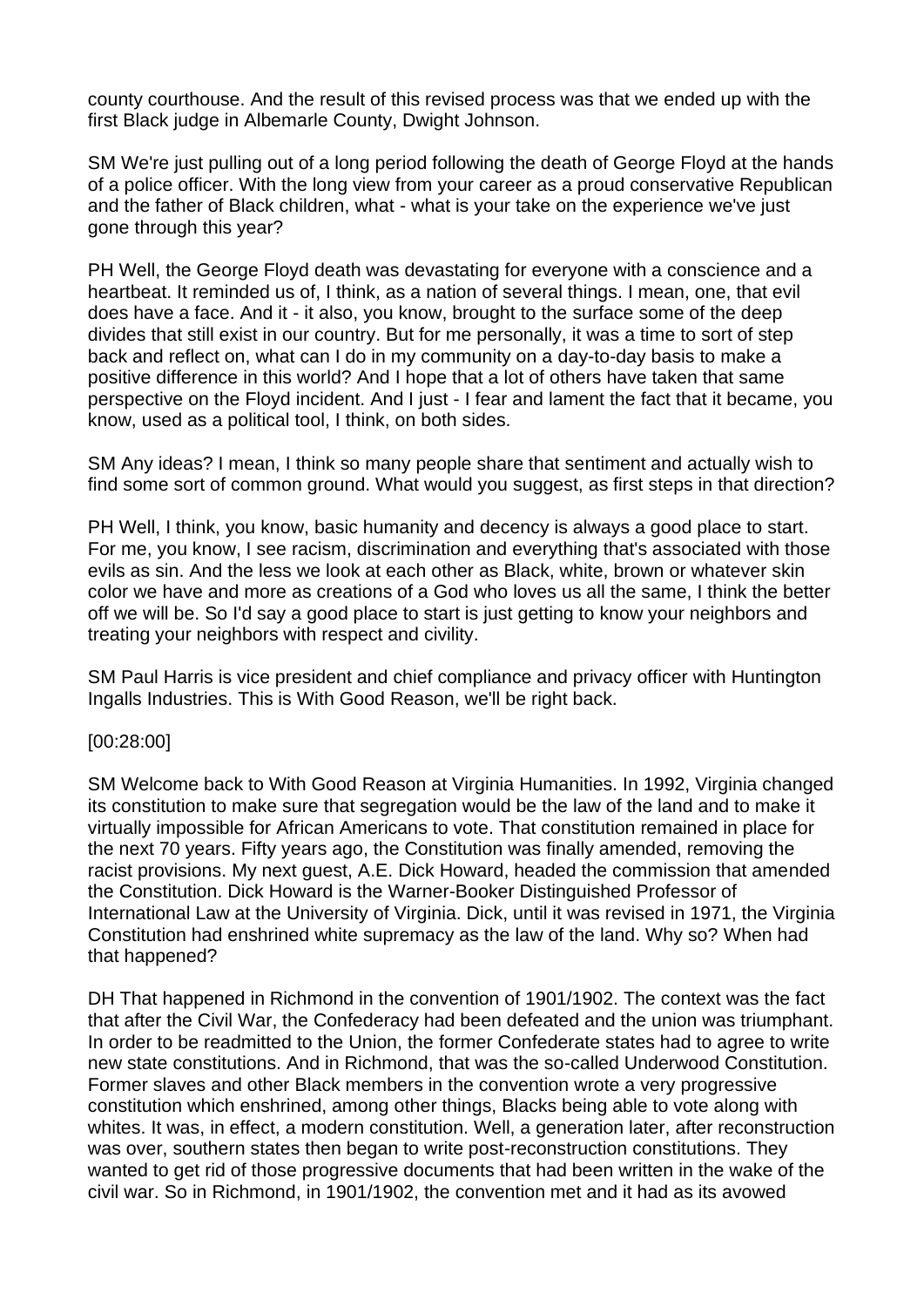purpose, white supremacy. The debates in that convention are crystal clear, they're really quite shocking to the modern sensibility because the delegates of the convention made no mistake what they were about. They were going to set out to disenfranchise every Black Virginian that they could, and they achieved that grim purpose with great efficiency. They used the poll tax, they used a complicated registration requirements if you went to register to vote. The registrar could open the state constitution to any place and ask you to interpret some section of it. Well, that was clearly intended to prevent Blacks from voting. So the result of the 1902 constitution was widespread disenfranchisement, not only of Blacks, but indeed a lot of poor whites at the same time who couldn't pay the poll tax. So that was the status quo of the old constitution. And if you read the debates of it, page after page, you find the delegates are making it clear, "we're here because we're white. We don't want Blacks in the state government. They don't belong - they're not qualified. We're the ones who ought to be running the shop". And it's perfectly clear what they were about. They set out to enshrine white supremacy.

SM Were their opponents of it? Were there - were their loud voices crying out for keeping fair and equitable voting rights in the Constitution.

DH There were virtually no voices of that kind. There were a handful of Republicans who were perhaps a little bit more moderate in their views. But there were very few delegates who actually spoke out against the core purpose of the convention, which was Black disenfranchisement.

SM Give me a taste of what sorts of things were actually said.

DH Carter Glass, who was the floor manager of the franchise provisions of the proposed constitution, was asked by another delegate, "won't these provisions to discriminate?" and Glass's answer was "Discriminate? What do you think we're here for? The people sent us here to get rid of Black votes and we're going to do that just as far as the provisions of the U.S. Constitution will allow us". And they thought they had pretty much carte blanche. The Supreme Court had approved a Mississippi constitution in that same time period. And so, the - the delegates in Richmond knew they had a green light to go ahead with disenfranchisement.

SM When had reconstruction ended and why did it take Virginia so long to re-enshrine white supremacy in its constitution?

DH Reconstruction came to an end in 1877 when the last federal troops left the south. It was a result of the contested presidential election of 1876, and part of the bargain then was to withdraw federal troops. It took the conservative Southerners a few years to sort of regroup. They began to pass Jim Crow laws, Black laws, they were called. They knew they couldn't re-enshrine slavery as such, but they certainly meant to turn the clock back as far as they could. So, Mississippi led the way and other states followed. Virginia took a little bit longer because, interestingly enough, Black votes actually often were the balance of power in a number of counties, especially in Southside Virginia, where the Black population was rather rather large. And there was a so-called Readjuster Party that wanted to readjust the state's debt. And that party and its leaders actually looked to Black votes. So that had to be cured through some state statutes before finally the Constitution surfaced and was - when it was rewritten.

SM And there was no outcry for changing this racist constitution after 1992 for nearly seven decades?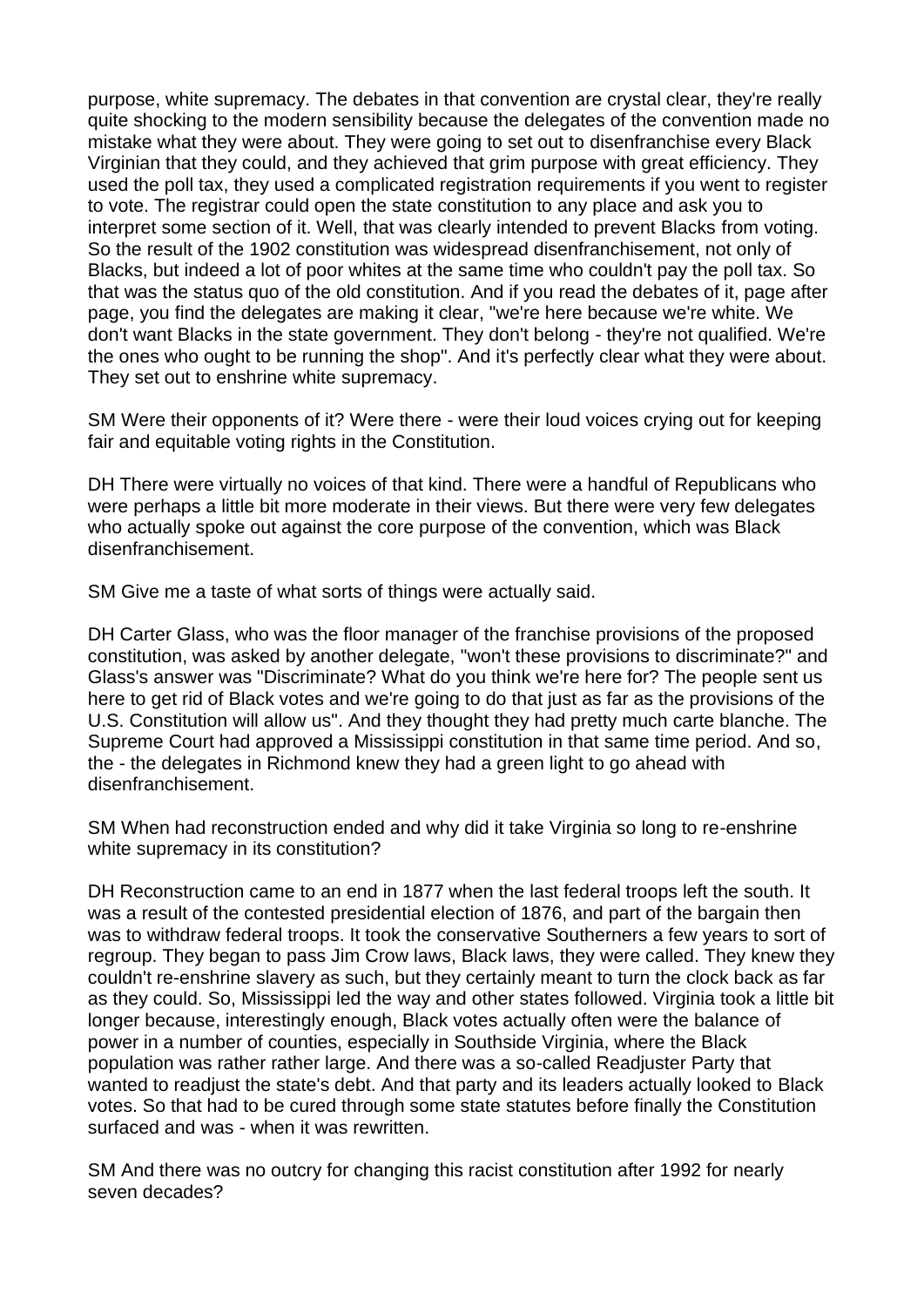DH I think that's right. It's - I mean, that was a very bleak period in American history. You had in Washington, Woodrow Wilson was president and he actually - he was a Southerner by birth. He actually brought about resegregating the civil service and the federal government. The Ku Klux Klan had - was at its height in membership, there were millions of Americans, not only in the South who belonged to the Klan. And frankly, it was a period of pervasive racism, especially in the South, but in the north as well, because in the north, many people were concerned about immigration. Immigrants were coming from southern and Eastern Europe, from places like Italy or from Eastern European countries, and they were different from the traditional American. So in the north, you had antagonism to immigrants. In the South, you had antagonism to - to Blacks. So in a sense, there weren't that many people. There were some voices, of course, but by and large, the country was in a mood not to make much of a fuss about what was happening in places like Virginia.

SM You grew up in Richmond, Virginia, and had Virginia schooling. Did you learn about the 1902 constitution and how it had enshrined white supremacy during your schooling?

DH No, I did not. The state constitution was not something I remember studying in K-12, nor in college nor indeed, I don't remember my law professors talking about the state constitution. So the 1902 debates that I've mentioned, I didn't read those until I started working on the present Virginia Constitution. I knew I had to do my homework and - and say, where in the world did this 1902 constitution come from? And so reading those debates was frankly an eye-opener to me. And then beyond that, I began to realize that the problem of racism and white supremacy and the like reflected in the 1982 constitution was not just a Virginia problem, it was not just a Southern problem, it was an American problem.

SM So when you directed the commission to finally revise this racist constitution in the late 1960s, who had called for such a revision, was it that the Virginia populace was now clamoring for it? Or was there something at the federal level hanging over the heads of the state?

DH It's interesting to think about the period. If you think about what was going on in the 1960s, it was a turbulent era of assassinations, John Kennedy, Robert Kennedy, Martin Luther King had been assassinated, arson and looting and violence in American cities, the beginning of the Vietnam War protest. I mean, it was a time of great upheaval. It was also a time in which the federal government, both the Supreme Court and Congress, put increasing pressure on arrangements like the ones that Virginia had. And I think, for example, of the Voting Rights Act of 1965, I think of the Supreme Court decision striking down the poll tax in Virginia. And in particular, I think of the one person, one vote decisions which required Virginia and the other American states to redraw their legislative maps. So there were very important movements taking place from the federal level, which put increasing pressure on Virginia.

SM How did it put pressure on Virginia? What must Virginia do and what consequences otherwise suffer?

DH Well, the Voting Rights Act resulted in an increase in the enfranchisement of Virginians who was not you were not allowed to discriminate on the basis of race. And in the polling place, the one person, one vote meant that there was a shift of power from the overrepresented rural areas of Virginia to the underrepresented urban areas. Also, it was a time that Virginia was becoming a two-party state. When the Republican Party was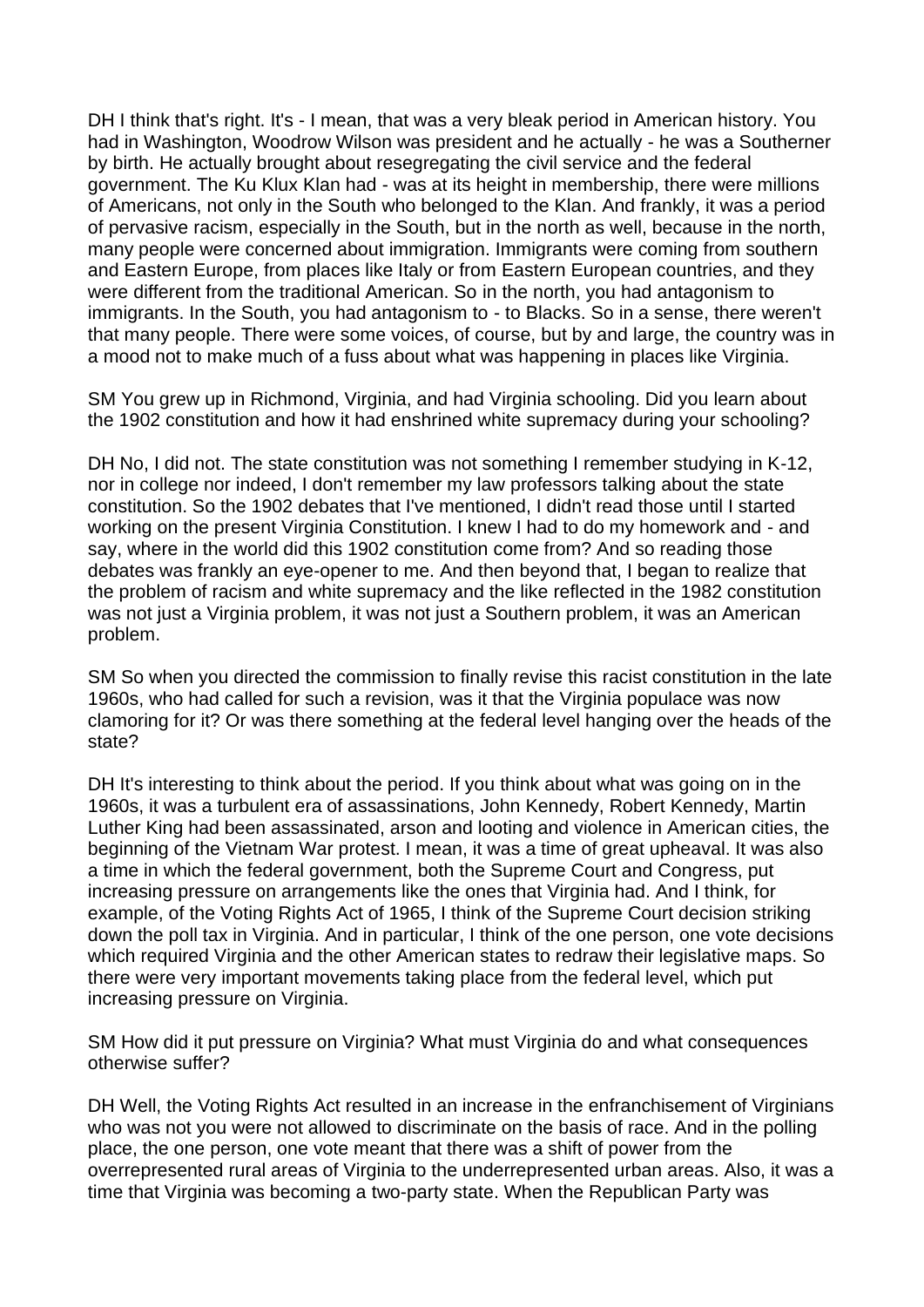resurgent, they were able to build on the resentment of many conservatives to what the federal government was doing so they - no longer did you have a Democratic Party lock on the election system.

SM And the Democrats in Virginia at that time and throughout the South was the party that was most likely to suppress the Black vote?

DH That's exactly right. Most Southern states had some kind of political machine, sometimes based on personality in which they depended on a restricted electorate. Virginia was like that in the nineteen fifties and sixties until one person, one vote. Until the Voting Rights Act, we had in Virginia, a political machine that had been in place for decades, it tightly controlled the electorate, and part of that was suppressing the Black vote.

SM So who finally called for a revision to the state constitution? Was it the governor at the time?

DH One of the ironies of the constitutional provision was that it was initiated by the governor, a man named Mills Godwin, and he had been a supporter of massive resistance, the Southern resistance to Brown v. Board of Education. The traditional leadership in Virginia, as in so many Southern states, had been against Brown, tried to keep schools segregated by race. Hugely against them, I mean Virginia was one of the leaders in massive resistance and rolling out any number of measures to try to prevent the schools from being desegregated. Mills Godwin, the governor in '68, had been part of that movement. So it's therefore doubly ironic that he was the one who initiated revising the state constitution. So he - he proposed to the legislature that a commission be appointed and then Godwin was the - was the one who appointed its members.

SM Why did Godwin see a need in 1968 to have this constitutional revision?

DH I think the pressure was building, that it was increasingly clear that the 1992 constitution, the white supremacy constitution, simply couldn't stand. Whatever Virginia might do, they couldn't continue to live under this turn of a century constitution. And I think there may have been a mixture of motives here. Godwin belong to the traditional leadership of the state and that included business leaders. And in the late 60s, some of those business leaders were concerned that investment in Virginia by out-of-state corporations and the like would not take place, that Virginia needed to worry about good schools and not be preoccupied with matters of racial segregation, that we had to move on from that. For some of them, I think they thought it was simply the right thing to do to move into a new era. But there may have been motives of business interests as well.

SM So what sorts of people formed the commission?

DH The members of the commission were very much drawn from the traditional leadership of Virginia, the sort of elite level. It was not a commission with radical members. There was a Black member of the commission, the leading civil rights attorney in Virginia, a man named Oliver Hill. He was, in effect, the Thurgood Marshall of Virginia. He had been arguing the school desegregation cases, so he was clearly a voice for progress. The other leaders, you might have thought, might be a bit - I mean, they were, I think, temperamentally conservative. One member, Lewis Powell, who later sat on the U.S. Supreme Court, it had two former governors of Virginia, a former president of the University of Virginia. It had law school dean who later said on the World Court at The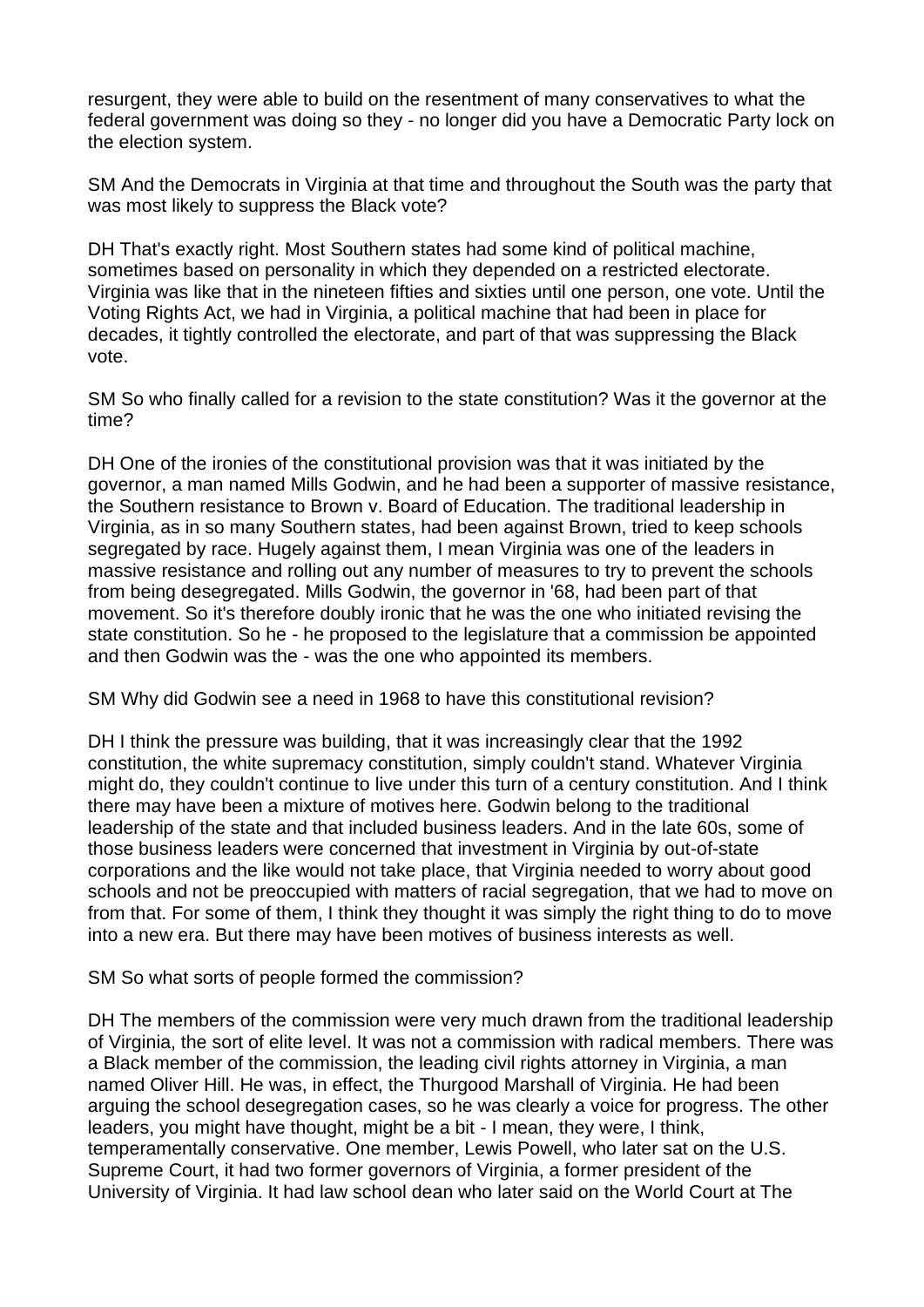Hague, but their idea of reform was more conservative than not. But I think they realized the proposed revised constitution would have to be approved by the legislature and then finally approved in referendum by the people. So if the revised orders had gone too far, too fast, the whole project might have simply collapsed. Either in the legislative process or been defeated at the polls.

SM Give me an example of one provision that was amended that had been racist. That was - where you had to consider too far, too fast. Do you know what I mean?

DH Indeed. I think the best example I can give would be the article on education. There was also the question of equitable funding of schools. We had enormous discrepancies in Virginia, as so many states did have then and still have today between rich and poor school districts. So that was an issue that was surfacing right about the same time that this revision took place. So one approach to that would have been putting a right to education of a kind in the Constitution that would have empowered courts to step in if the legislature didn't get it right. The commission thought about that, but pull back from that basically. So what they did as a kind of a middle ground was to - first they would require that schools to stay open in Virginia. That was clearly a repudiation of massive resistance. Under the new constitution, localities and Virginia counties and cities are under a constitutional mandate to run the schools, they can't close the schools. But then the Constitution says that the General Assembly shall seek to ensure quality schools. The original language had been that they were under a mandate to ensure quality education. That could have been enforced in court. So they dropped back to - back to sort of more modified language, "seek to ensure", which sets up an aspiration which is not necessarily enforceable in court. That, I think would be an example of the sort of careful middle ground that the commission sought.

SM Give me another one, please. That's fascinating.

DH There was an interesting discussion within the commission between two members on a proposal that dealt with civil disobedience.

SM Which two?

DH Lewis Powell, the future Supreme Court justice.

SM A conservative man.

DH Very conservative, philosophically, temperamentally. And the other member was Oliver Hill, the African American member who had been the chief litigator of the school desegregation cases. And these two men came from very different walks of life and temperamentally had different outlooks on public issues. And at one point during the commission's discussions, Lewis Powell, the conservative lawyer, said there ought to be a provision in the Constitution about obeying the law, the rule of law, because he was concerned about the - the riots and the violence and the upheavals in American cities in 1968. So he wanted a strong provision in the Constitution about obeying the law - about the rule of law. Well, Oliver Hill said that won't do for my people, which is to say African Americans, because the rule of law has not served them very well. The law has been used to oppress them. So they came up with a compromise formula, which is in the language of the present constitution that said that people do have an obligation to obey the law in a regime where due process is afforded. It incorporates, on the one hand, the rule of law,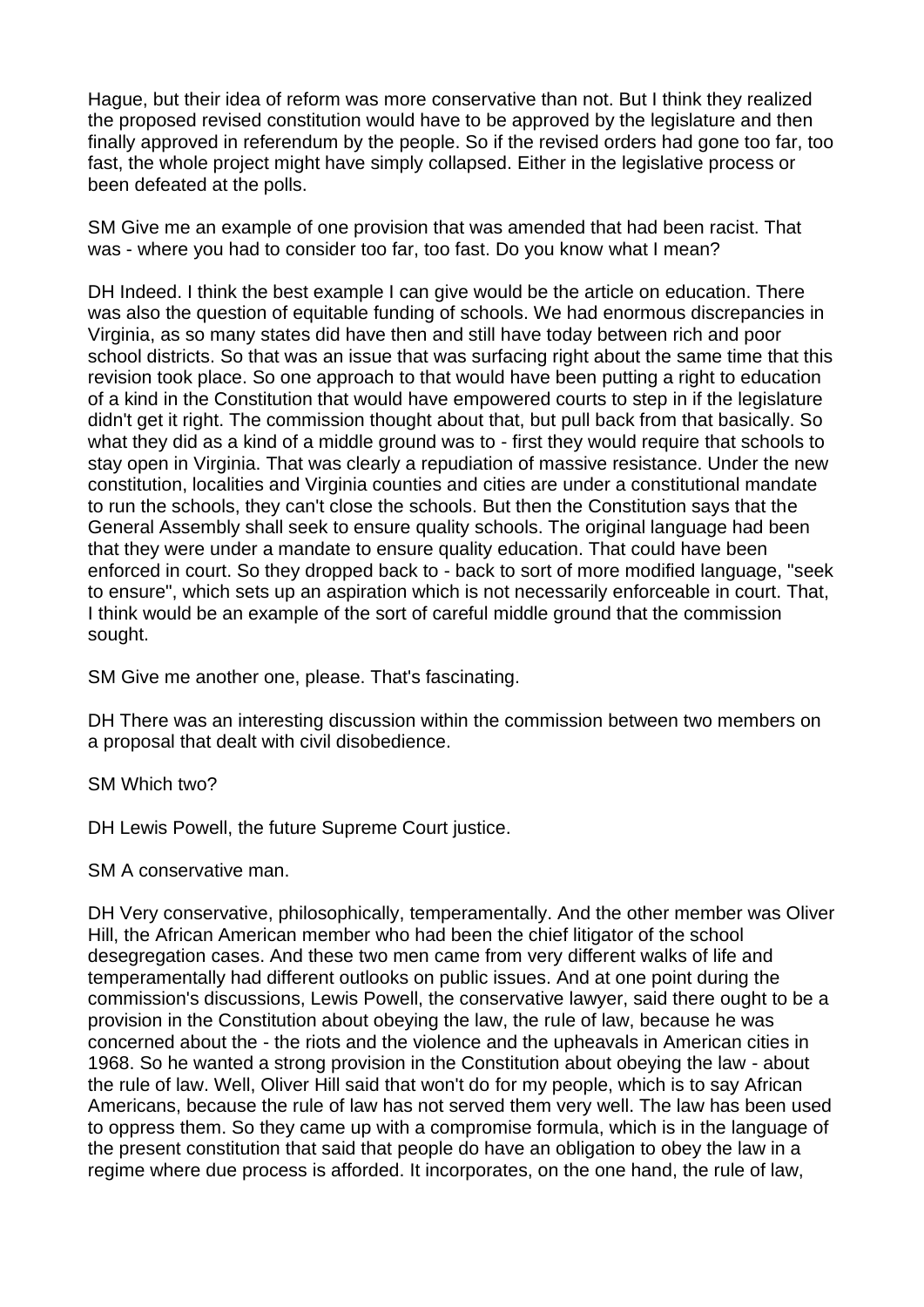Lewis Powell is concerned with Oliver Hill's concerns that Black citizens in Virginia would get due process of law.

### [00:45:48]

SM How striking it is that we're still having this argument, the progressive and conservative divide over law and order and its racial implications.

DH You know, that's right. It raises the question whether the Constitution, this one or some other constitution could be written and adopted today. And I doubt that it could, because you didn't have the partisan divisions, which are so obvious throughout the country today when it went to referendum, got 72 percent of the vote. And it's hard to imagine today in the atmosphere we live in that 72 percent of people would agree on anything.

SM Totally true. So go over again for me what the most important parts of the 1902 constitution were that were changed.

DH Race and education, the 1902 constitution expressly provided for segregated schools. So the Constitution made it clear as a matter of fundamental law that the two races were to live separately. The other part was, of course, the franchise - voting, participation in public affairs, that the 1902 constitution used a number of techniques; the poll tax, complicated registration requirements and the like, to make it virtually impossible for Black citizens to vote. Those two features were both addressed in the current constitution. Now on the voting side, on the discrimination side, the racial side, the Constitution of Virginia had never had an anti-discrimination clause. So the new constitution now has an express provision that says there shall be no governmental discrimination on the basis of race, color, national origin, and by the way, sex. None of those things has been in the old constitution are now in the new one. So there are explicit commands to the legislature and aspirations for the people of Virginia to put behind us as best we can the white supremacy, racially motivated sort of earmarks of the old Constitution.

SM Were there any portions that the commission should have undertaken or considered, but was very ginger about and decided to leave alone?

DH Well, I think one important area would be education. There ought to be some way of putting muscle into what the legislature does in the world of public schools. And yet, if the Constitution had provided for that kind of muscle, which is to say, letting the courts enforce the constitution, that would have clearly gone too far, would not have been acceptable either to the legislature or to the people that voted on the Constitution. So the compromise there was simply to put in language, which first was aspirational. The commission put education in the Bill of Rights along with more traditional rights, like free speech or free exercise of religion. And then in the education article, they set it up so that the Board of Education would have the initiative to create quality schools, but the legislature would have the final word. And that seemed to be a palatable sort of middle ground that was acceptable to enough people to move the whole process along.

SM Looking back on this 50 years later, what would you say was left undone? What would you change today?

DH One is restoring the voting rights of former felons. Virginia has one of the strictest rules on restoring voting rights after one has served his or her time and you're back in society again, you ought to have the full rights of citizenship. I mean, being able to vote is one of